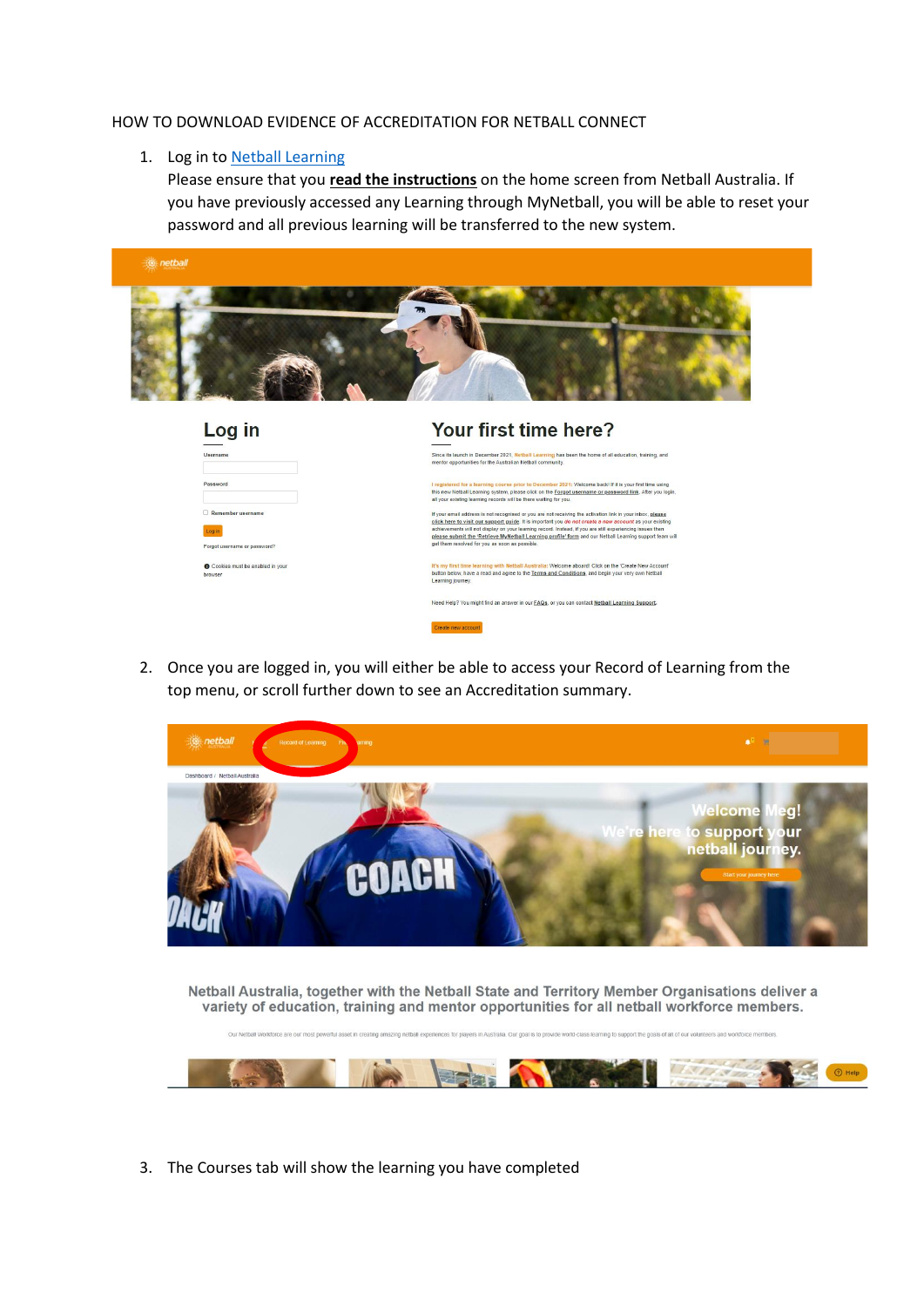| <b><i><u>A</u></i></b> netball<br>Home Record of Learning Find Learning |                        |                                         |                                                            |                 |                               | <b>Contract Contract</b><br>A <sup>1</sup> 10 |  |
|-------------------------------------------------------------------------|------------------------|-----------------------------------------|------------------------------------------------------------|-----------------|-------------------------------|-----------------------------------------------|--|
|                                                                         |                        |                                         |                                                            |                 |                               |                                               |  |
| Dashboard / Record of Learning / All Courses                            |                        |                                         |                                                            |                 |                               |                                               |  |
| Learning                                                                |                        |                                         | <b>Record of Learning: All Courses</b>                     |                 |                               |                                               |  |
| <b>Required Learning</b>                                                |                        |                                         |                                                            |                 |                               |                                               |  |
| Certifications                                                          |                        | <b>Courses</b><br><b>Certifications</b> |                                                            |                 |                               |                                               |  |
| - B Badge Umpire Accreditation                                          |                        |                                         |                                                            |                 |                               |                                               |  |
| <b>Record of Learning</b>                                               |                        | 13 records shown                        |                                                            |                 |                               |                                               |  |
| - All Learning<br>- Active Learning<br>- Completed Learning             |                        | $\blacktriangleright$ Search by         |                                                            |                 |                               |                                               |  |
| <b>Other Evidence</b>                                                   |                        | Course Title <sup>O</sup>               | $\check{~}$<br>contains                                    |                 |                               |                                               |  |
| - Evidence bank                                                         |                        |                                         |                                                            |                 |                               |                                               |  |
|                                                                         | Show more              |                                         |                                                            |                 |                               |                                               |  |
|                                                                         |                        |                                         |                                                            |                 |                               |                                               |  |
|                                                                         | Clear<br><b>Search</b> |                                         |                                                            |                 |                               |                                               |  |
|                                                                         |                        |                                         |                                                            |                 |                               |                                               |  |
|                                                                         |                        |                                         |                                                            |                 |                               |                                               |  |
|                                                                         |                        |                                         |                                                            |                 |                               |                                               |  |
|                                                                         |                        | <b>ShowHide Columns</b>                 |                                                            |                 |                               |                                               |  |
|                                                                         | <b>Type</b>            | Course ID Number                        | Course Title A                                             | <b>Progress</b> | <b>Course completion date</b> | <b>Previous Completions</b>                   |  |
|                                                                         | $\Box$                 | AF4GTC1                                 | 2019 NV Leadership & Game Development Conference           | 100%            | 17 Nov 2019                   |                                               |  |
|                                                                         | $\Box$                 | AF7IMC1                                 | 2020 Online Leadership & Game Development Conference       | 100%            | 20 Nov 2020                   |                                               |  |
|                                                                         | A                      | AF1CTU2                                 | <b>B Badge Umpiring Practical - 20 Hours</b>               |                 |                               |                                               |  |
|                                                                         | $\square$              | AF1AD                                   | Foundation Umpire Education Course                         | 100%            | 2 Dec 2003                    |                                               |  |
|                                                                         | A                      | AF7IHU1                                 | Netball Victoria - Testers meeting                         | 100%            | 2 Feb 2020                    |                                               |  |
|                                                                         | $\Box$                 |                                         | Netball Victoria Leadership & Game Development Conference  |                 |                               |                                               |  |
|                                                                         | $\Box$                 | AF7IPU1                                 | Netball Victoria Umpire Testers Meeting 2021-2022          | 100%            | 1 Feb 2021                    |                                               |  |
|                                                                         | $\Box$                 | PBTR-CP                                 | PBTR - Child Protection and Safeguarding                   | 100%            | 20 Aug 2020                   |                                               |  |
|                                                                         | Ã                      | AF5AQU2                                 | Practical Test - B Badge                                   | 100%            | 2 Dec 2003                    |                                               |  |
|                                                                         | A                      | AF4GMU4                                 | Umpires in the Field - Your Decision Counts_1              | 100%            | 23 Jul 2020                   |                                               |  |
|                                                                         | Ã                      | AF7JBC1                                 | VIC From the Sidelines - Game Day Professional Development | 100%            | 11 Apr 2021                   |                                               |  |
|                                                                         | A                      | AF4GNU4                                 | WorkSafe Umpires in the Field - Introduction to Umpiring   |                 |                               |                                               |  |

 $\overline{\phantom{0}}$ 

4. The Certifications tab will show your Accreditation. There is some different terminology in Netball Learning that might take some getting used to- like certification (rather than accreditation) and the status as "certified" (rather than current).

| netball<br>$\langle \hat{u} \rangle$<br>Home Record of Learning Find Learning            |                                                                      |                                                              |                       |                             |                                 | $\bullet^1$ =                  |                        |                             |  |
|------------------------------------------------------------------------------------------|----------------------------------------------------------------------|--------------------------------------------------------------|-----------------------|-----------------------------|---------------------------------|--------------------------------|------------------------|-----------------------------|--|
| Dashboard / Record of Learning / All Certifications                                      |                                                                      |                                                              |                       |                             |                                 |                                |                        |                             |  |
| Learning<br><b>Required Learning</b><br>Certifications<br>- B Badge Umpire Accreditation | Record of Learning : All Certifications<br>Certifications<br>Courses |                                                              |                       |                             |                                 |                                |                        |                             |  |
| <b>Record of Learning</b><br>- All Learning<br>- Active Learning<br>- Completed Learning | 1 record shown<br>$\blacktriangleright$ Search by                    |                                                              |                       |                             |                                 |                                |                        |                             |  |
| <b>Other Evidence</b><br>- Evidence bank                                                 | Certification name O                                                 | contains                                                     | $\checkmark$          |                             |                                 |                                |                        |                             |  |
|                                                                                          | Certification path <sup>O</sup><br>Status <sup>O</sup>               | is any value<br>$\checkmark$<br>is any value<br>$\checkmark$ | <b>Unset</b><br>Unset | $\checkmark$<br>$\check{~}$ |                                 |                                |                        |                             |  |
|                                                                                          | Renewal status <sup>6</sup>                                          | is any value $\vee$                                          |                       | Not due for renewal $\sim$  |                                 |                                |                        |                             |  |
|                                                                                          | Show more                                                            | Clear                                                        |                       |                             |                                 |                                |                        |                             |  |
|                                                                                          | <b>Show/Hide Columns</b>                                             | Search                                                       |                       |                             |                                 |                                |                        |                             |  |
|                                                                                          | Certification name A                                                 | <b>Certification due date</b>                                | <b>Status</b>         | <b>Renewal status</b>       |                                 | Window opens   Expiration date | <b>Completion date</b> | <b>Previous completions</b> |  |
|                                                                                          | B Badge Umpire Accreditation                                         | 19 November 2022, 12:00 AM                                   | Certified             | Due for renewal             | 3 Dec 2003<br>$\bullet$<br>Open | 19 Nov 2022                    | 2 Dec 2003             | $\bullet$                   |  |
|                                                                                          |                                                                      |                                                              | <b>Export as</b>      | <b>CSV</b>                  | Export<br>$\checkmark$          |                                |                        |                             |  |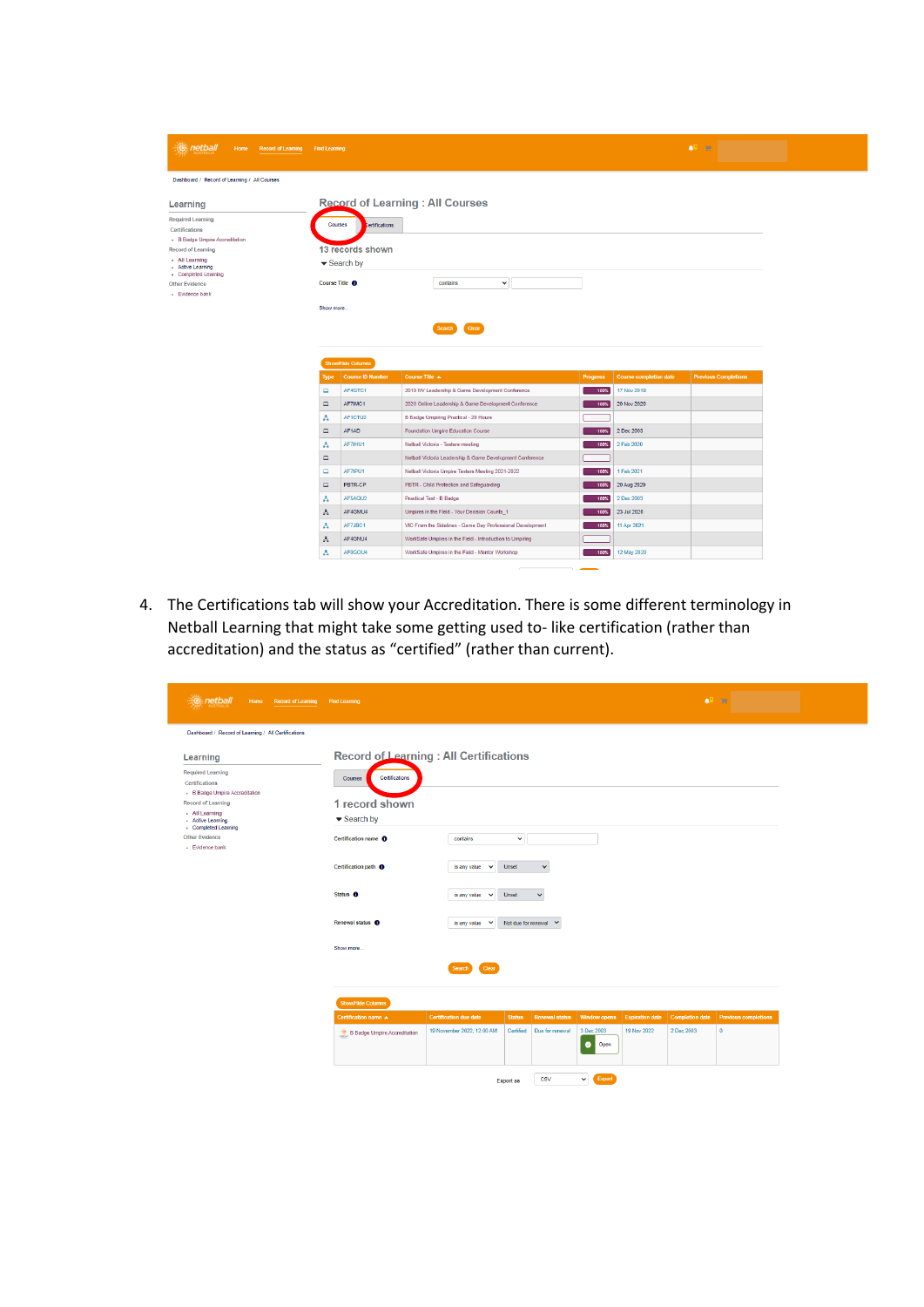5. With the transfer from MyNetball Learning, to the new platform, not all certificates are accessible. However, from here, you can export a copy of your accreditation transcript to *PDF.*

| Status <sup>O</sup>          | is any value<br>$\checkmark$  | Unset            | $\check{~}$                                                            |                                 |                        |                        |                             |
|------------------------------|-------------------------------|------------------|------------------------------------------------------------------------|---------------------------------|------------------------|------------------------|-----------------------------|
| Renewal status <sup>6</sup>  | is any value $\sim$           |                  | Not due for renewal $\sim$                                             |                                 |                        |                        |                             |
| Show more                    |                               |                  |                                                                        |                                 |                        |                        |                             |
|                              | Clear<br>Search               |                  |                                                                        |                                 |                        |                        |                             |
|                              |                               |                  |                                                                        |                                 |                        |                        |                             |
|                              |                               |                  |                                                                        |                                 |                        |                        |                             |
| Show/Hide Columns            | <b>Certification due date</b> | <b>Status</b>    | <b>Renewal status</b>                                                  | <b>Window opens</b>             | <b>Expiration date</b> | <b>Completion date</b> | <b>Previous completions</b> |
| B Badge Umpire Accreditation | 19 November 2022, 12:00 AM    | Certified        | Due for renewal                                                        | 3 Dec 2003<br>$\bullet$<br>Open | 19 Nov 2022            | 2 Dec 2003             | $\pmb{0}$                   |
| Certification name A         |                               | <b>Export as</b> | <b>ODS</b><br>$\overline{\text{csv}}$<br><b>ANTIFERE</b><br><b>ODS</b> | Export<br>$\check{~}$           |                        |                        |                             |

6. This document can then be uploaded as evidence of your accreditation in Netball Connect. To do this, log in to [Netball Connect](https://netballconnect.worldsportaction.com/login)

| NetballConnect                                 |  |
|------------------------------------------------|--|
| Username/Email                                 |  |
| Username/Email                                 |  |
| Username is required                           |  |
| Password                                       |  |
| Password                                       |  |
| Password is required<br>Forgot/ Reset Password |  |
| <b>LOGIN</b>                                   |  |
| Оľ                                             |  |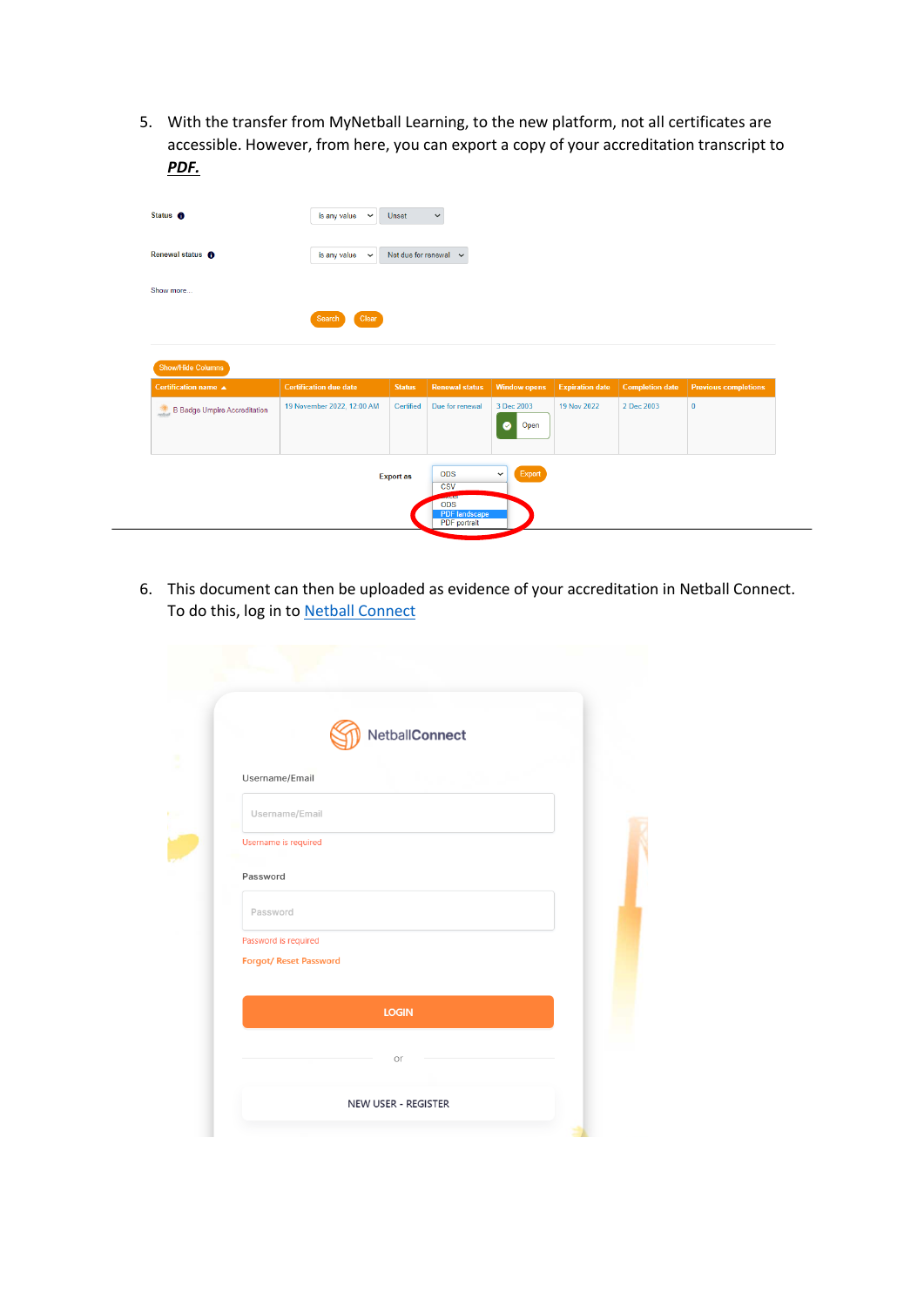7. When you register to a competition, please ensure that you enter your Coach/Umpire/Bench Official accreditation details and your previous MyNetball number (provided above). This will then be noted in your profile.

| $+$<br>Add Photo<br>المستبدين والمستعمل |                      | <b>User Profile</b>                                         |                             |                                   |           |  |
|-----------------------------------------|----------------------|-------------------------------------------------------------|-----------------------------|-----------------------------------|-----------|--|
|                                         |                      | Registrations Activity<br><b>Statistics</b>                 | Personal Details<br>Medical | History<br><b>Umpire Activity</b> | Purchases |  |
| #136646                                 |                      | <b>Own Registration</b>                                     |                             |                                   |           |  |
| Date of Birth                           |                      |                                                             |                             |                                   |           |  |
| Phone                                   |                      | Valid Until 31/12/2022                                      |                             |                                   |           |  |
| Email                                   |                      | <b>Netball Victoria</b><br>Netball Victoria Membership 2022 |                             |                                   |           |  |
| <b>Personal Details</b>                 |                      | NV Staff Registered                                         |                             |                                   |           |  |
| Competition                             |                      |                                                             |                             |                                   |           |  |
| All                                     | $\vee$               |                                                             |                             |                                   |           |  |
| All                                     | $\searrow$           |                                                             |                             |                                   |           |  |
| Team                                    |                      |                                                             |                             |                                   |           |  |
| Division                                |                      |                                                             |                             |                                   |           |  |
| staff                                   |                      |                                                             |                             |                                   |           |  |
| Umpire Accreditation<br><b>B</b> Badge  | Expiry<br>19-11-2022 |                                                             |                             |                                   |           |  |
| දිප Coach Accreditation                 | Expiry               |                                                             |                             |                                   |           |  |

8. To upload your learning transcript or certificates, select Personal Details and scroll down to Documents

| <b>Personal Details</b><br>Competition           |                                                             | Parent/Guardian Details<br>* Add Parent/Quardian |        |       |                                               |                     |       |        |  |
|--------------------------------------------------|-------------------------------------------------------------|--------------------------------------------------|--------|-------|-----------------------------------------------|---------------------|-------|--------|--|
| AB                                               | $\sim$<br>Name                                              | Street                                           | Suburb | State | Postcode                                      | Phone Number        | Email | Status |  |
| All                                              | $\mathcal{M}$                                               |                                                  |        |       |                                               |                     |       |        |  |
| Toam                                             |                                                             |                                                  |        |       | $\quad \  \  \, \textcircled{\scriptsize{1}}$ |                     |       |        |  |
| Division                                         |                                                             |                                                  |        |       | No Data                                       |                     |       |        |  |
| NV Staff                                         |                                                             |                                                  |        |       |                                               |                     |       |        |  |
| <b>25 Umpire Accreditation</b><br>8 Belga        | <b>Child Details</b><br>Expiry<br>+ Add Child<br>$15 - 202$ |                                                  |        |       |                                               |                     |       |        |  |
| <b>25 Coach Accreditation</b><br>No Accordiation | Expiry<br>Nome                                              | Street                                           | Suburb | State | Postcode                                      | <b>Phone Number</b> | Email | Status |  |
|                                                  |                                                             |                                                  |        |       |                                               |                     |       |        |  |
|                                                  |                                                             |                                                  |        |       | $\ominus$                                     |                     |       |        |  |
|                                                  |                                                             |                                                  |        |       | No Data                                       |                     |       |        |  |
|                                                  |                                                             |                                                  |        |       |                                               |                     |       |        |  |
|                                                  |                                                             | <b>Emergency Contacts</b>                        |        |       |                                               |                     |       |        |  |
|                                                  |                                                             | First/Preferred Name                             |        |       | Lest Name                                     | Phone Number        |       |        |  |
|                                                  | Elliot                                                      |                                                  |        |       | Bull                                          | 0418549525          |       |        |  |
|                                                  |                                                             |                                                  |        |       |                                               |                     |       |        |  |
|                                                  |                                                             | Other Information                                |        |       |                                               |                     |       |        |  |
|                                                  | Gender                                                      | Female                                           |        |       |                                               |                     |       |        |  |
|                                                  | Languages                                                   |                                                  |        |       |                                               |                     |       |        |  |
|                                                  | Culture                                                     |                                                  |        |       |                                               |                     |       |        |  |
|                                                  | Occupation                                                  |                                                  |        |       |                                               |                     |       |        |  |
|                                                  |                                                             | Country of Birth<br>Children Check Number        |        |       |                                               |                     |       |        |  |
|                                                  |                                                             | Check Evolry Date                                |        |       |                                               |                     |       |        |  |
|                                                  |                                                             |                                                  |        |       |                                               |                     |       |        |  |
|                                                  |                                                             |                                                  |        |       |                                               |                     |       |        |  |
|                                                  |                                                             |                                                  |        |       |                                               |                     |       |        |  |
|                                                  | <b>Documents</b>                                            | + Add Document                                   |        |       |                                               |                     |       |        |  |